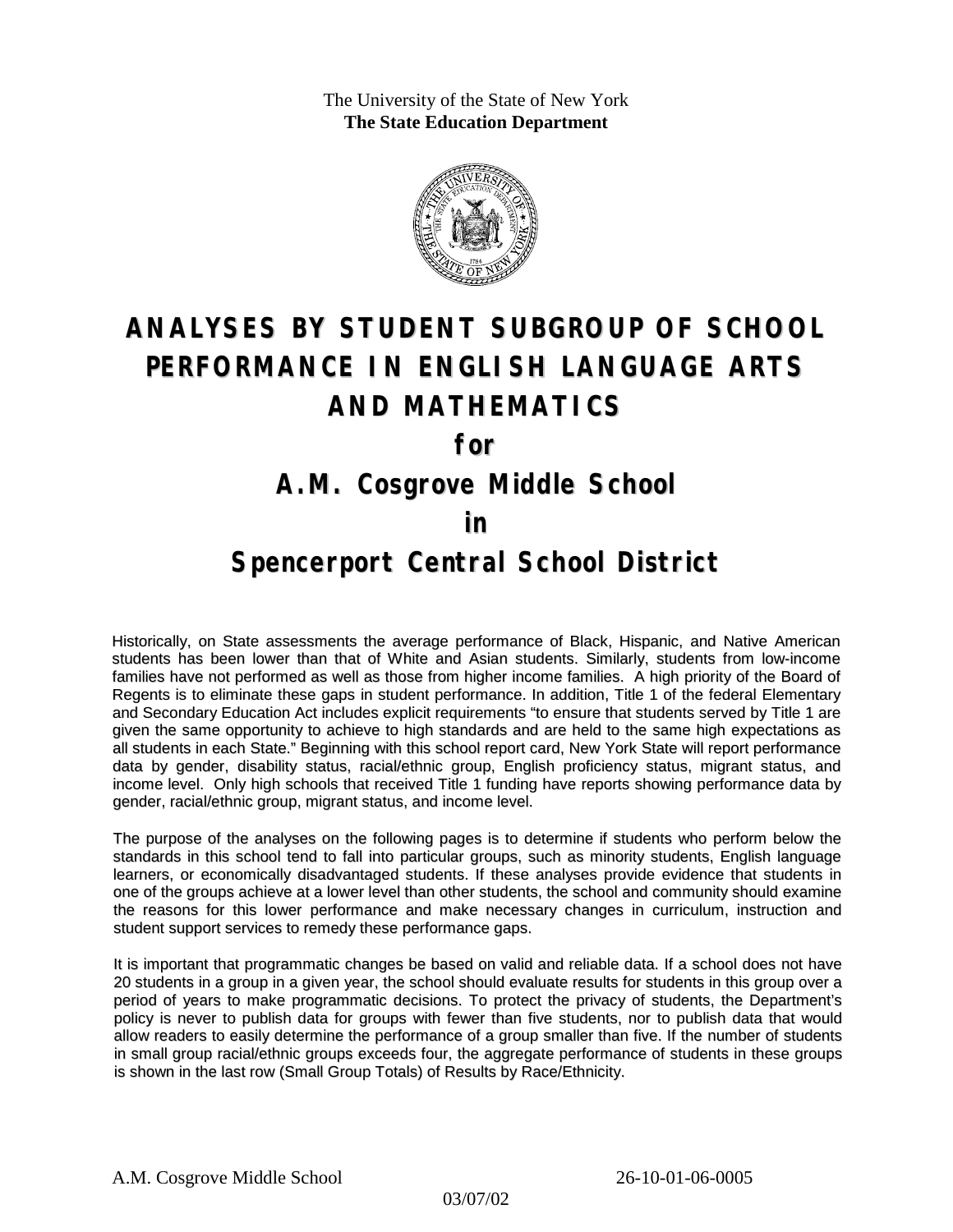# **Middle-Level English Language Arts**

A description of the performance levels and summary results for all general-education students and all students with disabilities can be found in the *Overview* of the New York State Report Card.

| <b>Student Subgroup</b>                  | <b>Counts of Students</b> |             |                             |                |                |                  |              |                | <b>Percentages</b><br>of Tested |              |  |
|------------------------------------------|---------------------------|-------------|-----------------------------|----------------|----------------|------------------|--------------|----------------|---------------------------------|--------------|--|
|                                          | <b>Not Tested</b>         |             |                             | <b>Tested</b>  |                |                  |              |                | <b>Students</b>                 |              |  |
|                                          | <b>ALT</b>                | <b>ELL</b>  | No<br>Valid<br><b>Score</b> | Level<br>1     | Level<br>2     | Level<br>3       | Level<br>4   | Total          | Level<br>$2 - 4$                | Level<br>3-4 |  |
| Results by Race/Ethnicity                |                           |             |                             |                |                |                  |              |                |                                 |              |  |
| American Indian/Alaskan<br><b>Native</b> | $\overline{0}$            | $\mathbf 0$ | $\pmb{0}$                   | $\mathbf 0$    | 0              | $\mathbf 0$      | 0            | 0              | 0%                              | 0%           |  |
| <b>Black</b>                             | 0                         | 0           | $\mathbf{1}$                | $\overline{4}$ | 11             | $\overline{4}$   | $\mathbf{1}$ | 20             | 80%                             | 25%          |  |
| Hispanic                                 | 0                         | 0           | $\overline{2}$              | s              | $\mathbf s$    | $\mathbf s$      | s            | 4              | $\mathbf s$                     | s            |  |
| Asian or Pacific Islander                | 0                         | 0           | $\pmb{0}$                   | s              | $\mathbf s$    | $\mathbf s$      | s            | $\overline{7}$ | s                               | s            |  |
| White                                    | 0                         | 0           | 4                           | 13             | 115            | 149              | 46           | 323            | 96%                             | 60%          |  |
| Total                                    | 0                         | $\pmb{0}$   | $\overline{7}$              | 17             | 128            | 156              | 53           | 354            | 95%                             | 59%          |  |
| Small Group Totals (s)                   | 0                         | 0           | $\mathbf{2}$                | $\mathbf 0$    | $\overline{2}$ | 3                | 6            | 11             | 100%                            | 82%          |  |
| Results by Gender                        |                           |             |                             |                |                |                  |              |                |                                 |              |  |
| Female                                   | 0                         | 0           | 3                           | $\overline{7}$ | 46             | 87               | 33           | 173            | 96%                             | 69%          |  |
| Male                                     | $\mathbf 0$               | 0           | $\overline{4}$              | 10             | 82             | 69               | 20           | 181            | 94%                             | 49%          |  |
| Total                                    | 0                         | 0           | $\overline{7}$              | 17             | 128            | 156              | 53           | 354            | 95%                             | 59%          |  |
| Results by English Proficiency Status    |                           |             |                             |                |                |                  |              |                |                                 |              |  |
| <b>English Proficient</b>                | 0                         | 0           | 5                           | 17             | 128            | 156              | 53           | 354            | 95%                             | 59%          |  |
| <b>Limited English Proficient</b>        | 0                         | 0           | $\overline{2}$              | $\mathbf 0$    | $\mathbf 0$    | $\boldsymbol{0}$ | 0            | 0              | 0%                              | 0%           |  |
| Total                                    | $\mathbf 0$               | 0           | $\overline{7}$              | 17             | 128            | 156              | 53           | 354            | 95%                             | 59%          |  |
| Results by Income Level                  |                           |             |                             |                |                |                  |              |                |                                 |              |  |
| Economically<br>Disadvantaged            | $\mathbf 0$               | 0           | 5                           | 5              | 18             | 18               | 5            | 46             | 89%                             | 50%          |  |
| Not Disadvantaged                        | $\mathbf 0$               | 0           | $\overline{2}$              | 12             | 110            | 138              | 48           | 308            | 96%                             | 60%          |  |
| Total                                    | 0                         | $\pmb{0}$   | $\overline{7}$              | 17             | 128            | 156              | 53           | 354            | 95%                             | 59%          |  |
| Results by Migrant Status                |                           |             |                             |                |                |                  |              |                |                                 |              |  |
| <b>Migrant Family</b>                    | 0                         | 0           | $\pmb{0}$                   | $\mathbf 0$    | $\mathbf 0$    | $\mathbf 0$      | $\mathbf 0$  | 0              | 0%                              | 0%           |  |
| Not Migrant Family                       | 0                         | $\pmb{0}$   | $\boldsymbol{7}$            | 17             | 128            | 156              | 53           | 354            | 95%                             | 59%          |  |
| Total                                    | 0                         | 0           | 7                           | 17             | 128            | 156              | 53           | 354            | 95%                             | 59%          |  |

**Note. ALT** designates severely disabled students eligible for the New York State Alternate Assessment; **ELL** designates English language learners eligible for an alternative assessment of proficiency in reading English; and **No Valid Score** designates students who did not receive a valid test score because of absence from all or part of the test or because the test was administered under nonstandard conditions.

03/07/02